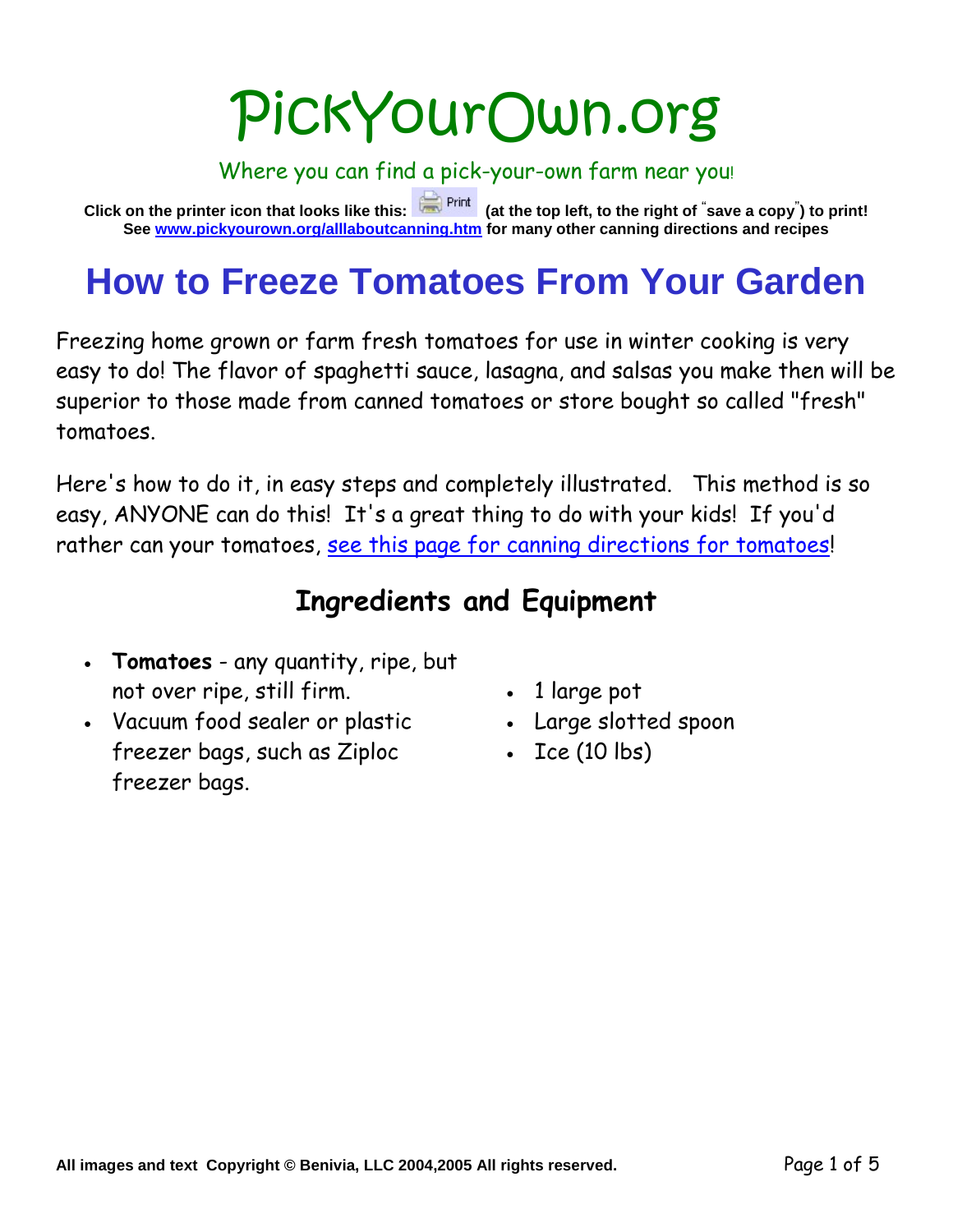## **Process - How to Make Spaghetti Sauce from Fresh Tomatoes**

#### **Step 1 - Selecting the tomatoes**

It's fun to go pick your own and you can obviously get better quality tomatoes!

At right is a picture of tomatoes from my garden - they are so much better than anything from the grocery store. And if you don't have enough, a pick-you-own farm is the pace to go! Below are 4 common varieties that will work:

Top left: Beefsteak

Bottom left: Roma, paste-type

Top right: Lemon Boy, yellow

Bottom right: Better Boy

The picture at right shows the best variety of tomato to use: Roma; also called paste tomatoes. They have fewer sides, thicker, meatier walls, and less water. And that means thicker sauce in less cooking time!

Also, you don't want mushy, bruised or rotten tomatoes!



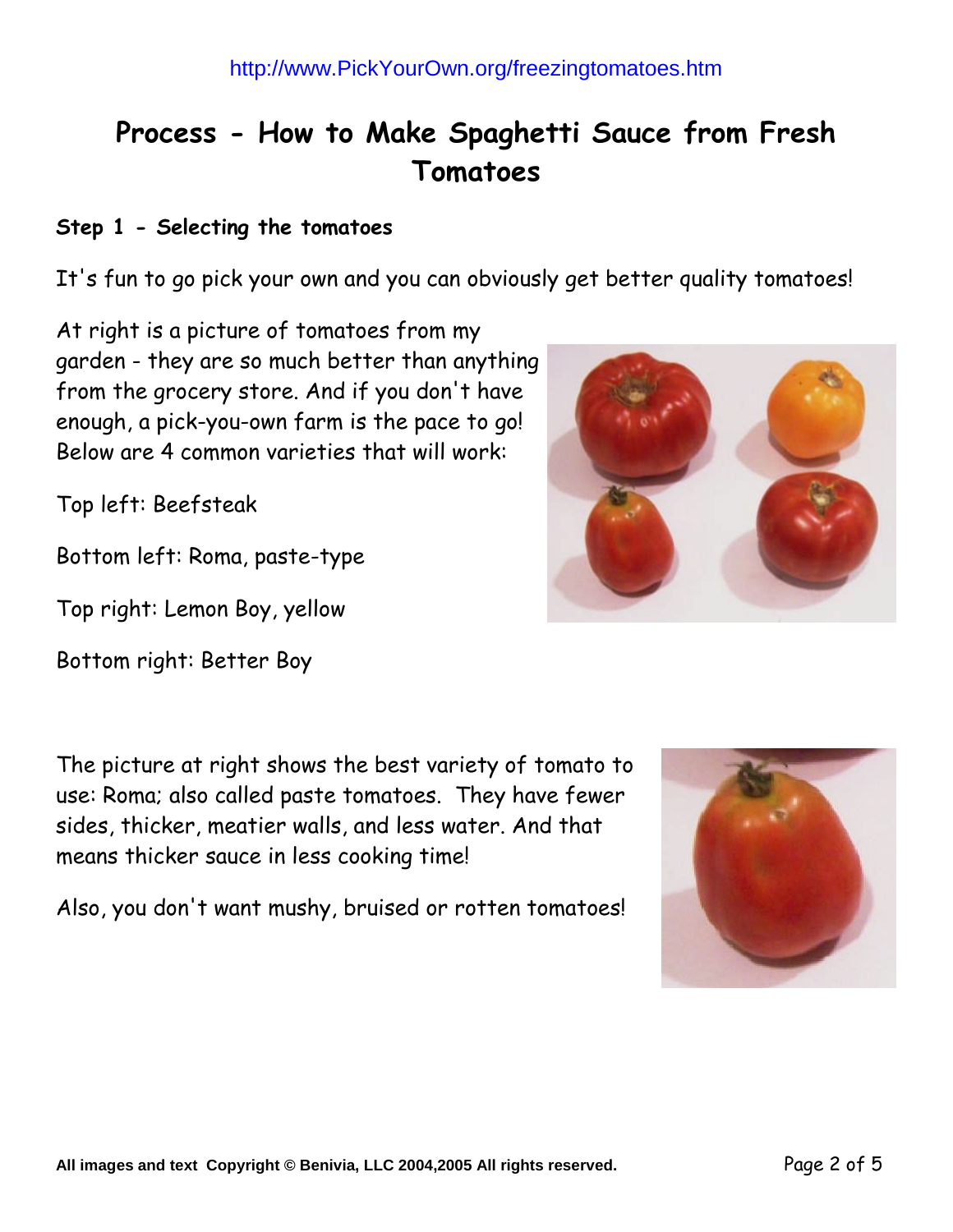#### http://www.PickYourOwn.org/freezingtomatoes.htm

#### **Step 2 - Removing the tomato skins**

Here's a trick you may not know: put the tomatoes, a few at a time in a large pot of boiling water for no more than 1 minute (30 - 45 seconds is usually enough)

then....

Plunge them into a waiting bowl of ice water.

This makes the skins slide right off of the tomatoes! If you leave the skins in, they become tough and chewy in the sauce, not very pleasant.



#### **Step 3 - Removing the skins bruises and tough parts**



The skins should practically slide off the tomatoes. then you can cut the tomatoes in quarters and remove the tough part around the stem and any bruised or soft parts.

After you have peeled the skins off the tomatoes, cut the tomatoes in half. Now we

need to remove the seeds and excess water.

Note: why remove the skins? They become tough and discolored in storage. You wouldn't want to eat them!

#### **Step 4 - Squeeze of the seeds and water**

Just like it sounds: wash your hands then squeeze each tomato and use your finger or a spoon to scoop and shake out most of the seeds. You don't need to get fanatical about it; removing just most will do.

Here are before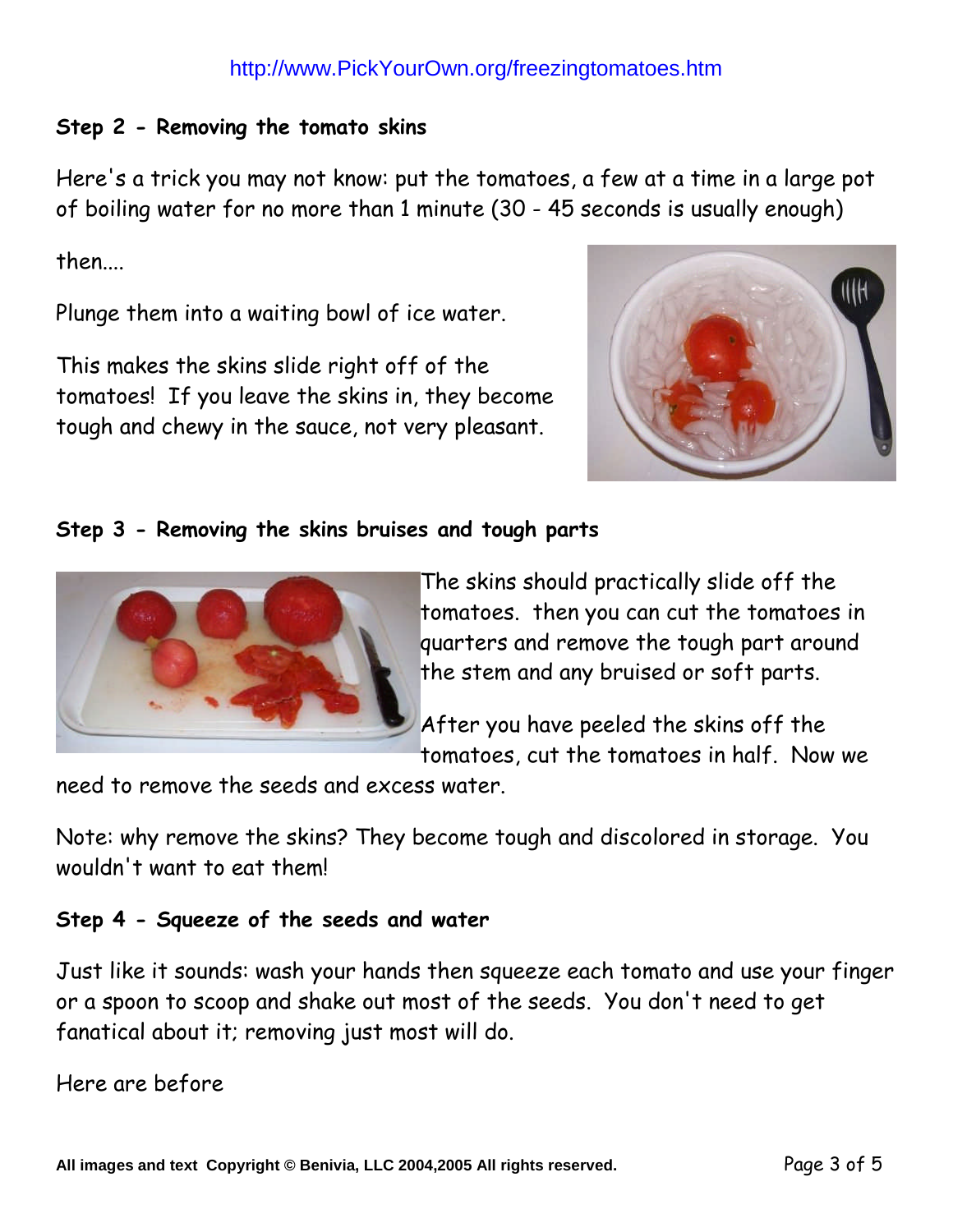

and after photos:



**Step 5 - Drain the tomatoes**



Toss the squeezed (Squozen? :) tomatoes into a colander or drainer, while you work on others. This helps more of the water to drain off. You may want to save the liquid: if you then pass it through a sieve, screen or cheesecloth, you have fresh tomato juice; great to drink cold or use in cooking! By draining the water off now, you'll end up with a thicker spaghetti sauce in less cooking time! And that preserves

vitamins (and your sanity).

#### **Step 6 - Fill the freezer bags**

Don't overfill the bags, leave a little room for expansion. Do try to avoid leaving any air pockets! A vacuum bag is shown at left, but you can use ziploc (or similar) bags, show below. But be sure to squeze out the extra air (below left is before, below right